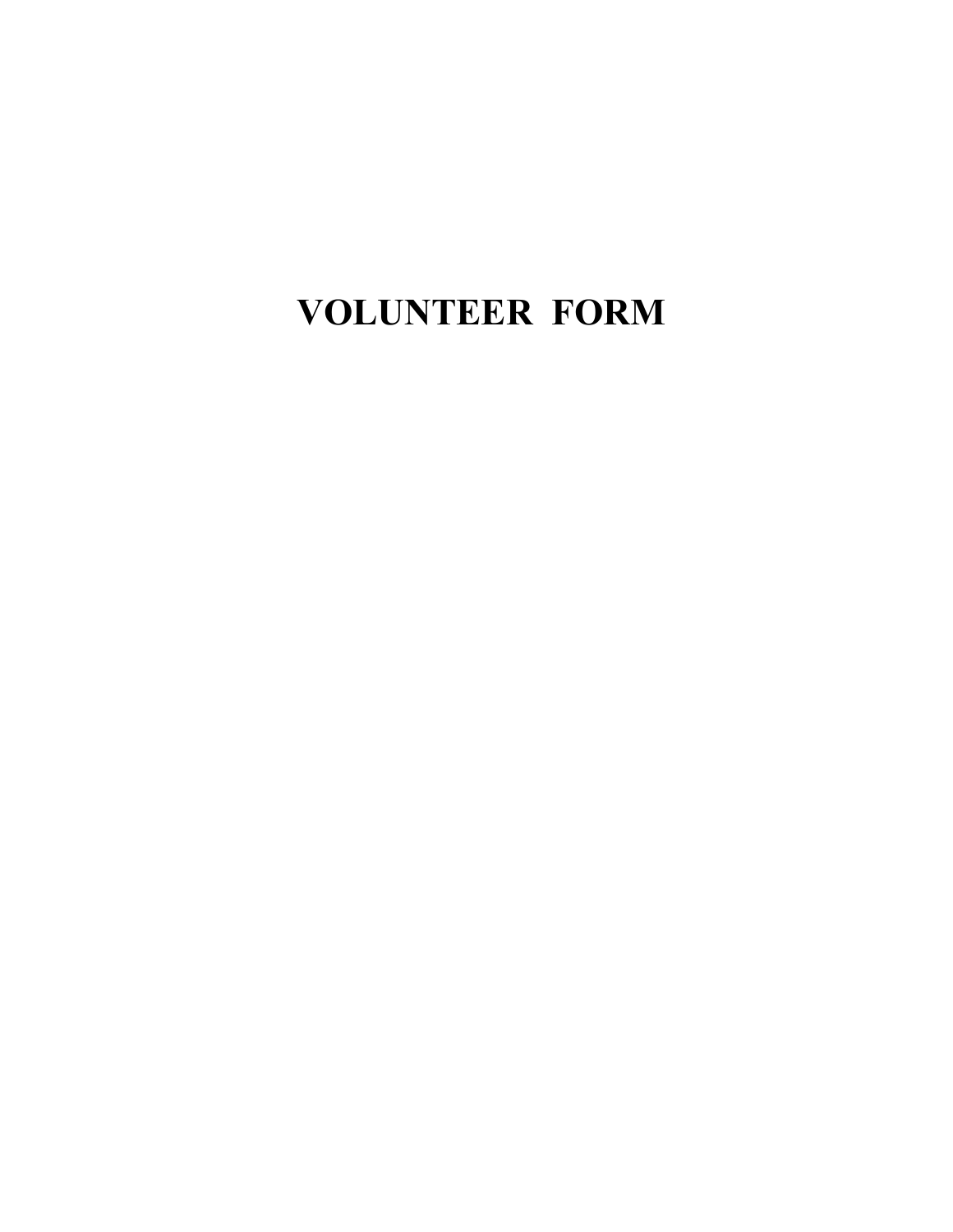## **JAMES R. FAVOR & COMPANY, LLC MODEL ASSUMPTION OF THE RISK AND HOLD HARMLESS AGREEMENT**

## CONDITION OF CHAPTER FACILITY ASSUMPTION OF THE RISK AND HOLD HARMLESS (VOLUNTTER TO CHAPTER FACILITY)

[insert legal name of Volunteer] (the "**Volunteer**"), as a material part of the permission granted to Volunteer to visit [insert address here] (the "**Chapter Facility**"), hereby agrees with [insert legal name of international/national fraternity here] (the "**Fraternity**") that none of:

- (A) the Fraternity;
- (B) the [insert legal name of house corporation here] (the "House Corporation");
- (C). [insert name of Chapter here] (the "**Chapter**"); nor

(D) any officer, director, member, or employee of any of the Fraternity, the House Corporation, or the Chapter (together the "**Released Parties**") will be liable to Volunteer for, and Volunteer expressly assumes the risk of and waives any and all claims Volunteer may have against any Released Party with respect to:

- (i) any and all damage to property or injury to persons in, upon, or about the Chapter Facility or associated premises, caused by, arising out of, or in any way resulting from any act, error, or omission (except for the reckless or intentional conduct of Released Party);
- (ii) any and all damage to property or injury to persons caused by, arising out of, or in any way resulting from a condition in, upon, or about the Chapter Facility or associated premises due to:
	- a. unsanitary conditions in, upon, or about the Chapter Facility or associated premises, regardless of cause or origin;
	- b. the presence of substances which are or may become hazardous;
	- c. the presence of any virus, bacterium, communicable disease, parasite, or other organism or any variation thereof, including, without limitation, the COVID-19 virus or any mutation thereof, whether such condition is the result of an act, error, or omission of a Released Party, negligent or otherwise;
	- d. any casualty, explosion, falling plaster or other masonry or glass, steam, gas, electricity, water or rain which may leak from: (1) any part of the Chapter Facility or associated premises; (2) the pipes, appliances, or plumbing works in the Chapter Facility or associated premises; or (3) the roof, street, or subsurface or from any other place, or resulting from dampness;
- (iii) any and all damage to property or injury to persons caused by, arising out of, or in any way resulting from an act, error, or omission of other persons in, upon, or about the Chapter Facility or associated premises, or which damage or injury is caused by, arises out of, or results from by quasi-public work;
- (iv) any damage to property entrusted to employees or independent contractors of any Released Party; and
- (v) any loss of or damage to property by theft or any other cause.